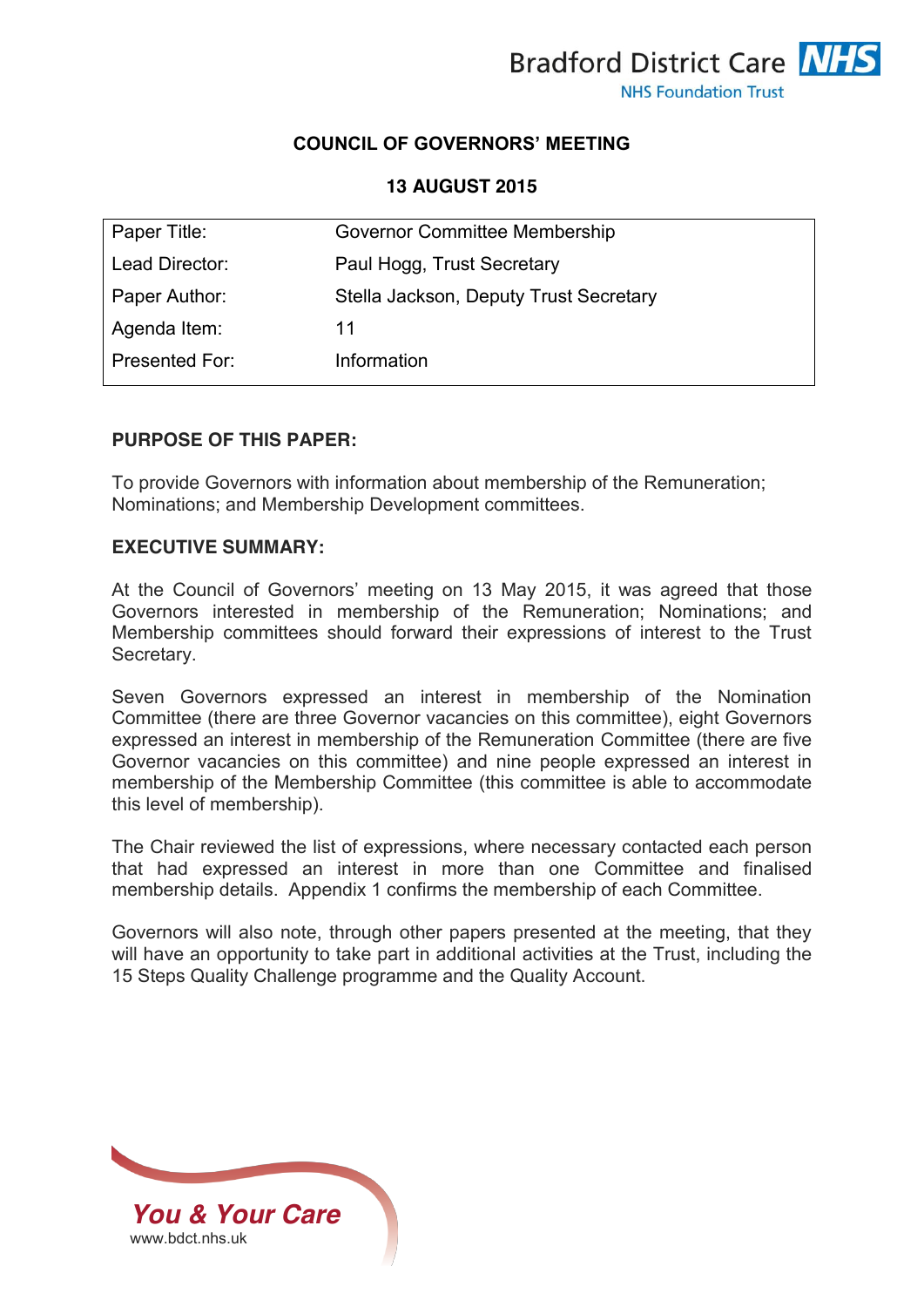# **RECOMMENDATIONS:**

That the Council of Governors:

• Notes the membership of the Remuneration; Nominations; and Membership committees.